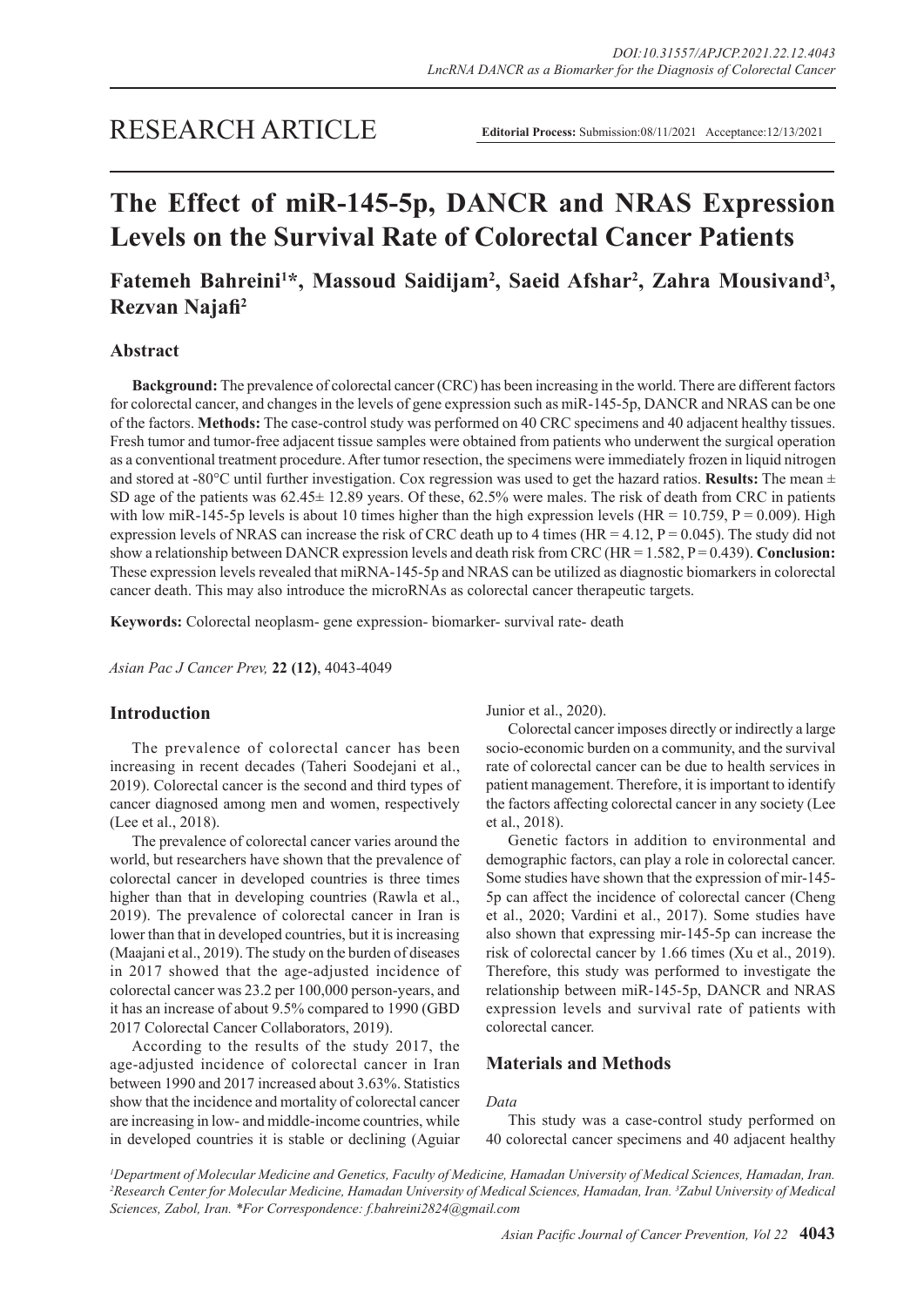#### *Fatemeh Bahreini et al*

tissues provided by the Iran National Tumor Bank from 2013 to 2018. Exclusion criteria include patients who received any treatment, history of other cancers, chemotherapy, radiotherapy, diabetes mellitus, renal failure, and hypertension. The study was approved by the Ethics Committee of Hamadan University of Medical Sciences (Ethical code: IR.UMSHA.REC.1397.310). Colorectal tumor and tumor-free adjacent tissue samples were obtained from patients who underwent the surgical operation as a conventional treatment procedure. After tumor resection, the specimens were immediately frozen in liquid nitrogen and stored at -80 °C until further investigation. For survival analysis, death was considered as the final condition of the samples over a period of 36 months.

#### *Real-time PCR*

Total RNA was isolated separately from tumor and normal tissue samples using the RNX- Plus solution according to the manufacturer's instruction (Sinaclone, Iran). Thereafter, miRNAs were reversely transcribed to cDNA by miRNA cDNA synthesis kit (Exir gene, Iran) according to the manufacturers' protocol. Both LncRNAs and mRNAs were reversely transcribed to cDNA by First Strand cDNA Synthesis Kit (Fermentas, USA), based on the manufacturers' protocol. Quantitative Real-Time PCR (qRT-PCR) reaction for the analysis of miRNA, LncRNAs, and mRNA expression was performed using SYBR® Premix ExTaq™ II Kit (Takara, Japan), and Roche LightCycler® 96 system (Roche, Germany) according to the manufacturers' instructions. The primer pairs for genes LncRNAs and mRNAs were designed by allele ID 6 and their specificity was evaluated by NCBI primer blast (Table 1). Primers of has-miR-145-5p and u6 were purchased from Exir Gene Inc.

The level of β-actin (Gene ID: 60) and u6 (Gene ID: 26827) genes were used as a control. The results were normalized against Reference genes (u6 and β-catenin). Relative expression of DANCR (Gene ID:57291), miR-145-5p (Gene ID: 406937), and NRAS (Gene ID: 4893) was calculated using the 2-∆∆CT method

#### *Statistical analysis*

In this study, qualitative variables were described by number and percentage; quantitative variables were described as a mean± standard deviation. Independent t-test and one-way analysis of variance were used to assess the relationship between the expression levels of miR-145- 5p, DANCR and NRAS with demographic and clinical characteristics of patients separately. The expression levels of miR-145-5p, DANCR and NRAS were divided into two categories of low- and high- expression based on the median value. Then, we compared the survival rate of patients using Kaplan-Meier survival curve and Log-Rank

test. Cox univariate/ multivariate regression was used to obtain the hazard ratios. In this study, a significant level was considered to be less than 5%. Statistical analysis was performed using SPSS version 16 for windows (SPSS Inc., Chicago, IL).

# **Results**

In the study, 40 colorectal tumor samples and 40 samples of healthy tissue adjacent to the same patients were selected as the control group. The mean  $(\pm SD)$  age of the samples was 62.45 (12.89) with a range of 35-83 years. In this study, 37.5% of patients were females and 62.5% were males. The expression levels of miR-145-5p were significantly different in patients with body mass index (BMI) 25 and above compared to subjects who had a BMI less than 25 kg/m<sup> $\sim$ </sup> (p = 0.013). Also, the expression levels of miR-145-5p were significantly different in various stages of the cancer ( $p = 0.025$ ). The results showed that there was no significant relationship between the expression levels of miR-145-5p and other variables in Table 2.

The finding showed that the levels of DANCR expression were only significantly related to the age  $(p = 0.026)$  so that the difference between the levels of the expression in patients over 60 years and younger was 1.5 (Table 2). In this study, there was no difference between the mean expression levels of DANCR in the categories of other demographic and clinical variables of patients (Table 2). The mean expression of NRAS in smokers was lower than that of non-smokers ( $p = 0.006$ ). Also, the mean expression of NRAS was not significantly different in various categories of the other variables (Table 2).

Table 3 shows the results of Cox univariate and multivariate regression analysis. The Cox multivariate regression analysis showed that by adjusting the effect of demographic and clinical variables, the expression levels of miR-145-5p and NRAS are effective on the hazard ratio of colorectal cancer. The risk of death from colorectal cancer in patients with low miR-145-5p levels is about 10 times higher than the high expression levels  $(HR = 10.759, P = 0.009)$ . In addition, high expression levels of NRAS can increase the risk of colorectal cancer death up to 4 times compared to low expression levels  $(HR = 4.12, P = 0.045).$ 

The results did not show a relationship between DANCR expression levels and death risk of colorectal cancer (HR = 1.582, P = 0.439). Cox multivariate regression analysis showed that the risk of death for patients in stage III+IV was almost twice as high as that for stage I (HR = 2.274,  $P = 0.039$ ).

The mean survival time of patients with low miR-145-5p expression levels  $(23.80 \pm 2.69, 95\% \text{CI} = 18.52-29.08)$ months) was less than high expression levels  $(33.45 \pm 2.11)$ ,

Table 1. Primer Sequences for qRT-PCR

| Gene         | Gene ID | Annealing | Sense strand            | Antisense strand           |
|--------------|---------|-----------|-------------------------|----------------------------|
| <i>DANCR</i> | 57291   | 56        | CCTTGAGCTCCAGGAGTTCGTCT | - GCTTGTGCCTGTAGTTGTCAACCT |
| NRAS         | 4893    | 55        | ATGACTGAGTACAAACTGGTGGT | CATGTATTGGTCTCTCATGGCAC    |
| β-actenin    | 60      | 53        | AAGATCAAGATCATTGCT      | TA ACGCA ACTA AGTCATA      |

**4044** *Asian Pacific Journal of Cancer Prevention, Vol 22*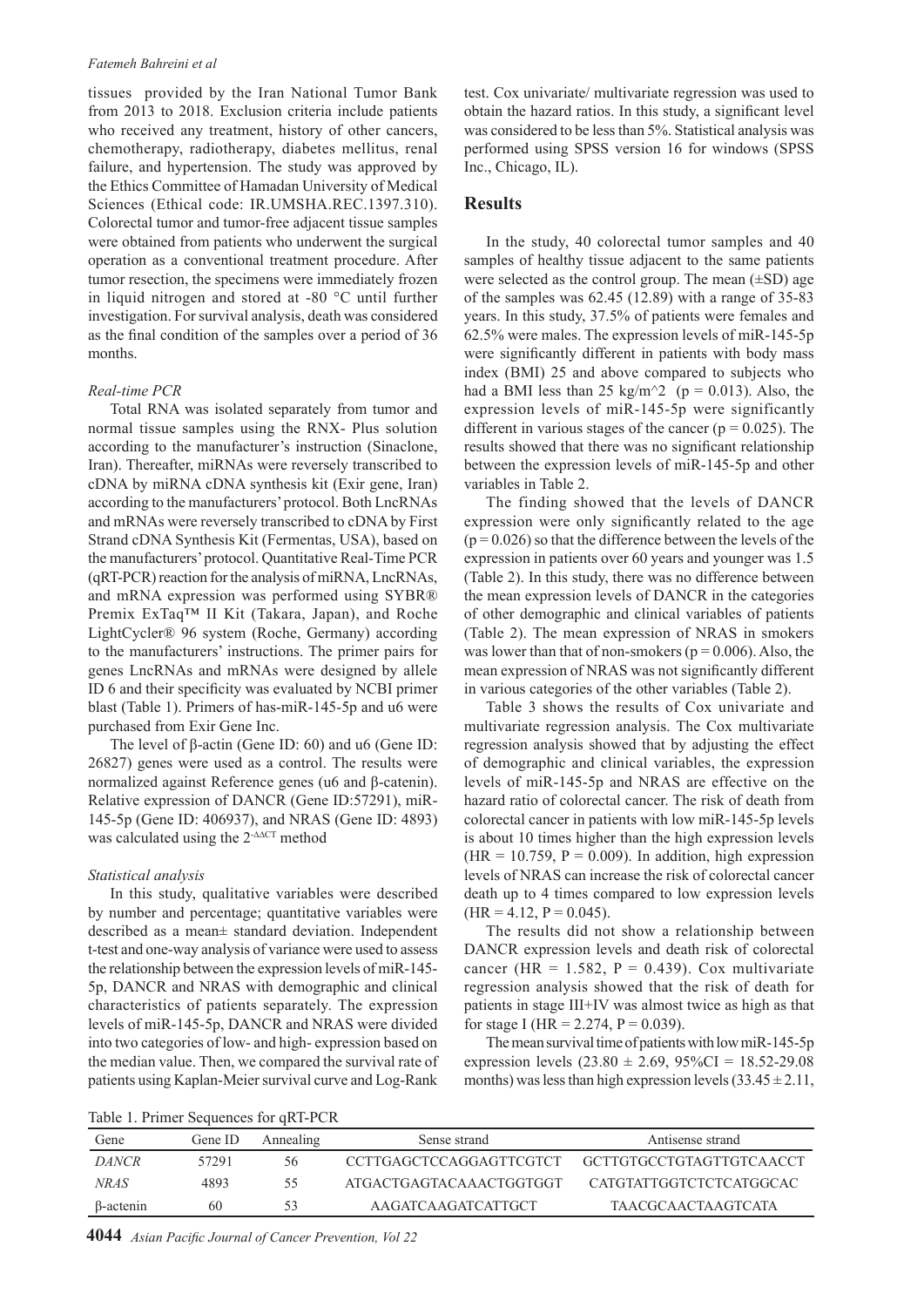

Figure 1. Kaplan-Meier Curve Shows the Survival Trend at Different Levels of miR-145-5p (A), DANCR (B) and NRAS (C) Expression. Log-rank test was used to compare the levels.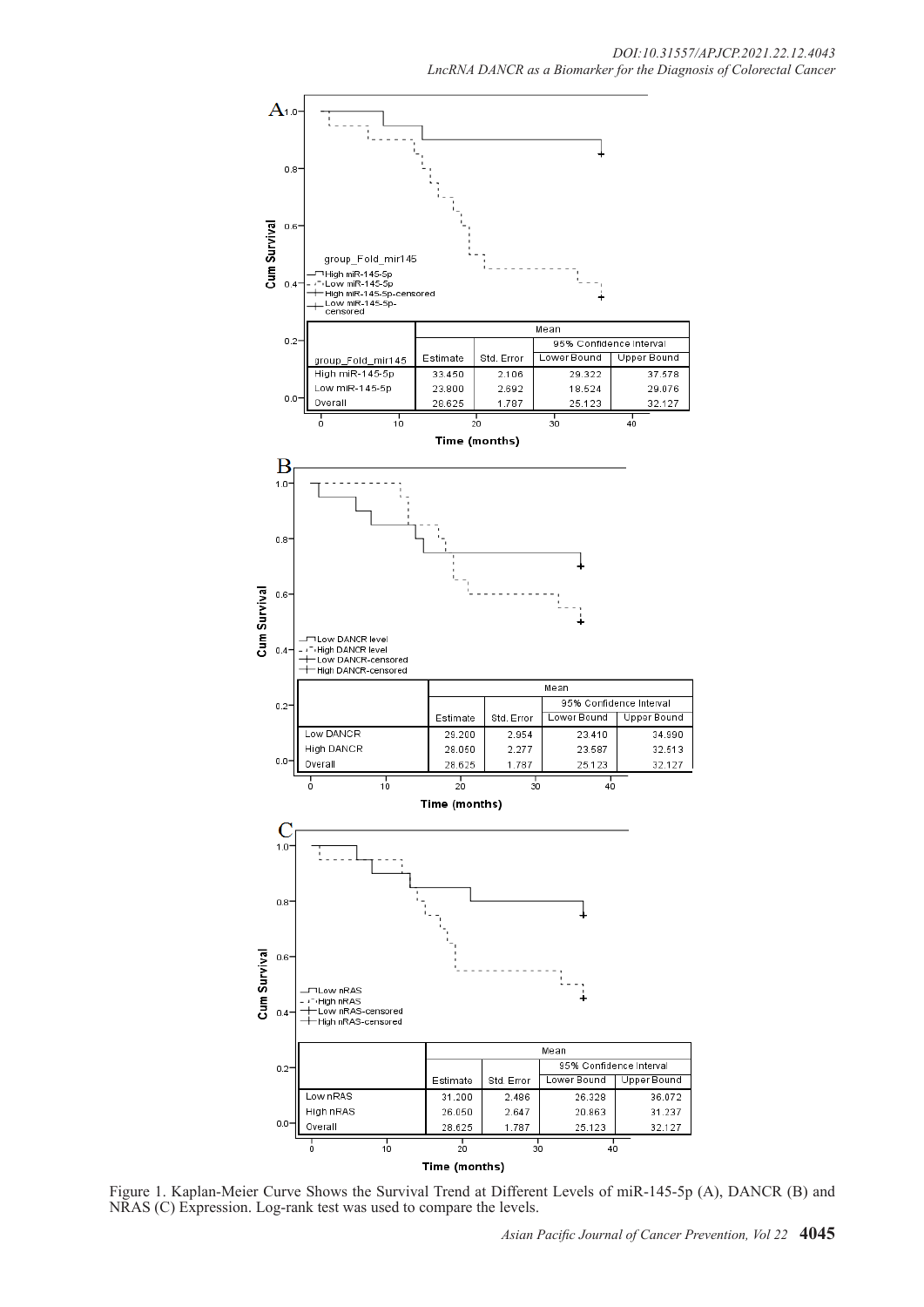

Figure 2. Mean± SD of Expression Level of miR145-5p, DANCR and nRAS in Tumor and Control Groups.

95% CI = 29.322-37.58 months; P = 0.001, Figure 1-A). Figure 1-B shows that the mean survival time of patients with high- and low- DANCR expression levels was not significantly different (28.05  $\pm$  2.28, 95%

Table 2. Associations of the miR-145-5p, DANCR and NRAS Expression Levels with the Demographic and Clinical Features of Patients with Colorectal Cancer

|                     |                  | miR-145-5p |                  | <b>DANCR</b> |                  | <b>NRAS</b> |  |
|---------------------|------------------|------------|------------------|--------------|------------------|-------------|--|
| Characteristics     | Mean± SD         | p-value    | $Mean \pm SD$    | p-value      | $Mean \pm SD$    | p-value     |  |
| <b>Sex</b>          |                  |            |                  |              |                  |             |  |
| Female              | $21.72 \pm 2.21$ | $0.238*$   | $33.12 \pm 3.05$ | $0.354*$     | $22.04 \pm 1.73$ | $0.121*$    |  |
| Male                | $20.52 \pm 3.11$ |            | $33.73 \pm 2.69$ |              | $22.66 \pm 1.71$ |             |  |
| Age                 |                  |            |                  |              |                  |             |  |
| $\leq 60$           | $21.48 \pm 2.59$ | $0.403*$   | $34.36 \pm 2.53$ | $0.026*$     | $22.82 \pm 1.69$ | $0.106*$    |  |
| > 60                | $20.63 \pm 2.99$ |            | $32.93 \pm 2.89$ |              | $22.18 \pm 1.74$ |             |  |
| <b>BMI</b>          |                  |            |                  |              |                  |             |  |
| < 25                | $22.08 \pm 1.74$ | $0.013*$   | $33.05 \pm 2.45$ | $0.180*$     | $22.45 \pm 1.85$ | $0.941*$    |  |
| $\geq$ 25           | $19.74 \pm 3.32$ |            | $33.91 \pm 3.11$ |              | $22.42 \pm 1.65$ |             |  |
| Grade               |                  |            |                  |              |                  |             |  |
| Grade I             | $23.26 \pm 0.96$ | $0.113**$  | $33.19 \pm 2.50$ | $0.273**$    | $22.50 \pm 1.58$ | $0.656**$   |  |
| Grade II            | $20.90 \pm 2.85$ |            | $33.83 \pm 2.93$ |              | $22.50 \pm 1.84$ |             |  |
| Grade III+IV        | $19.89 \pm 2.95$ |            | $32.34 \pm 2.83$ |              | $21.96 \pm 1.45$ |             |  |
| Tumor size (cm):    |                  |            |                  |              |                  |             |  |
| $\leq$ 5            | $23.26 \pm 2.65$ | 0.875*     | $32.3 \pm 2.99$  | $0.119*$     | $21.57 \pm 1.54$ | $0.416*$    |  |
| > 5                 | $23.15 \pm 1.87$ |            | $33.76 \pm 2.68$ |              | $21.98 \pm 1.61$ |             |  |
| Stage               |                  |            |                  |              |                  |             |  |
| Stage I             | $21.13 \pm 3.01$ | $0.025**$  | $32.32 \pm 2.79$ | $0.442**$    | $21.60 \pm 1.56$ | $0.256**$   |  |
| Stage II            | $22.09 \pm 2.06$ |            | $33.74 \pm 2.75$ |              | $22.36 \pm 1.74$ |             |  |
| Stage III+ IV       | $19.82 \pm 3.14$ |            | $33.52 \pm 2.92$ |              | $22.69 \pm 1.74$ |             |  |
| Smoking             |                  |            |                  |              |                  |             |  |
| Never+ Occasionally | $21.07 \pm 2.92$ | $0.347*$   | $34.81 \pm 2.83$ | $0.117*$     | $23.83 \pm 1.29$ | $0.006*$    |  |
| Current             | $20.87 \pm 2.23$ |            | $33.31 \pm 2.80$ |              | $22.23 \pm 1.70$ |             |  |

\*, Significant level is under independent-t-test; \*\*, significant level is under analysis of variance (ANOVA) test.

**4046** *Asian Pacific Journal of Cancer Prevention, Vol 22*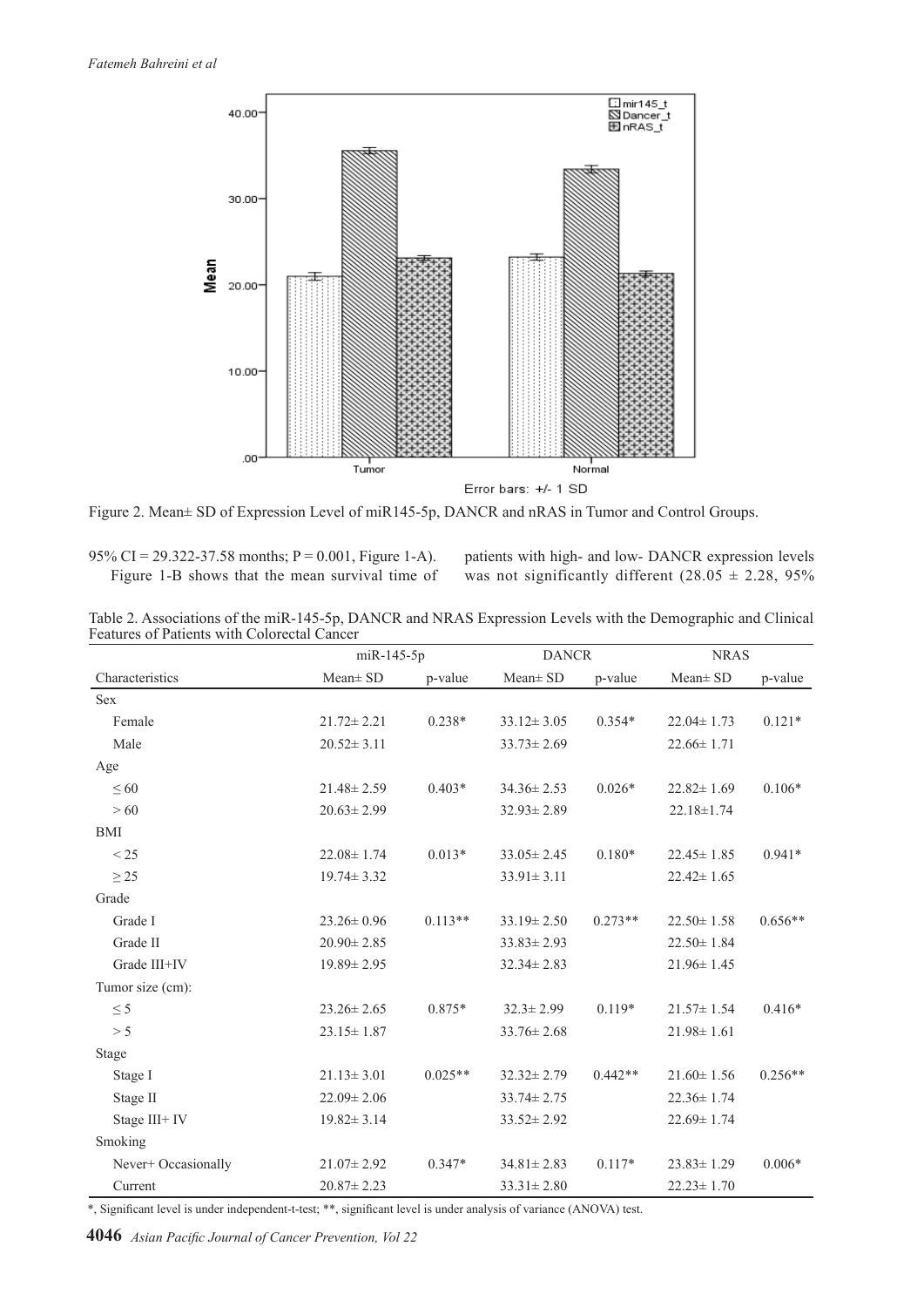| Table 3. Univariate and Multivariate Cox Regression Analysis Results for Patients with Colorectal Cancer |  |  |
|----------------------------------------------------------------------------------------------------------|--|--|
|                                                                                                          |  |  |

|                                            | Univariate analysis    |         | Multivariate analysis     |         |
|--------------------------------------------|------------------------|---------|---------------------------|---------|
| Characteristics                            | $HR(95\% CI)$          | P-value | HR (95% CI)               | P-value |
| Sex (Male vs. Female*)                     | 1.316 (0.457-3.788)    | 0.611   | $0.915(0.245-3.425)$      | 0.896   |
| Age ( $> 60$ vs. $\leq 60^*$ year)         | $0.512(0.190-1.375)$   | 0.184   | $0.415(0.145-1.189)$      | 0.101   |
| BMI ( $\leq 25$ * vs. $\geq 25$ )          | 1.240 (0.461-3.332)    | 0.67    | $1.678(0.532 - 5.293)$    | 0.377   |
| Grade $(I vs. III+IV^*)$                   | $0.706(0.326 - 3.227)$ | 0.959   | $0.941(0.276 - 3.209)$    | 0.922   |
| Grade (II vs. $III+IV^*$ )                 | $0.367(0.041 - 3.290)$ | 0.37    | $0.247(0.024 - 2.500)$    | 0.236   |
| Tumor size ( $> 5$ vs. $\leq 5$ * cm)      | $1.315(0.493 - 3.506)$ | 0.584   | 2.183 (1.403-3.477)       | 0.039   |
| Stage (II vs. $I^*$ )                      | $1.622(0.199-3.861)$   | 0.651   | $1.560(0.161 - 5.104)$    | 0.701   |
| Stage (III+ IV vs. $I^*$ )                 | 2.181 (1.241-7.854)    | 0.026   | 2.274 (1.218-12.690)      | 0.034   |
| Smoking (Current vs. Never+ Occasionally*) | 3.144 (0.991-9.977)    | 0.052   | $1,271$ $(0.425 - 3.560)$ | 0.722   |
| miR-145-5p (low vs. high*)                 | $6.067(1.716-21.453)$  | 0.005   | 10.759 (1.818-63.679)     | 0.009   |
| DANCR (high vs. low*)                      | $1.691(0.613-4.666)$   | 0.31    | 1.582 (0.495-5.052)       | 0.439   |
| NRAS (high vs. $low^*$ )                   | 2.614 (0.905-7.554)    | 0.076   | 4.120 (1.032-16.448)      | 0.045   |

\*, The category marked with; "\*", is considered as the baseline level.

 $CI = 23.59 - 32.51$  and  $29.20 \pm 2.95$ ,  $95\% CI = 23.41 - 34.99$ months, respectively;  $P = 0.302$ ). Figure 1-C shows a significantly different survival time (P=0.046) between high NRAS (31.20± 2.48, 95%CI=26.33-36.07) versus low NRAS expression levels (26.05± 2.65, 95%  $CI = 20.86 - 31.24$ .

Figure 2 shows the average of expression level of miR145-5p, DANCR and NRAS in tumor and normal tissues.

## **Discussion**

This study aimed to investigate the expression of miRNA-145-5p, DANCR, and NRAS on the survival rate of patients with colorectal cancer. Determining the role of these markers in the prognosis of patients with colorectal cancer can be important for purposes such as screening, early diagnosis, predicting response to treatment, as well as observing the progression of the disease.

An important finding in our study was that under the expression of the miRNA-145-5p gene increases the risk of death from CRC. Consistent with previous research, abnormal and limited expression of the miRNA-145-5p leads to overgrowth and motility of the cell and tumorigenesis. Lower expression levels revealed that miRNA-145-5p can be utilized as diagnostic biomarkers in colorectal cancer. This may also introduce this microRNA as CRC therapeutic target (Chen et al., 2020; Vardini et al., 2017; Xu et al., 2019).

We report a significant relationship between overexpression of NRAS and death from colorectal cancer. Activating mutation in members of the RAS oncogene family one of which is NRAS gene has been found in a variety of human malignancies, suggesting a dominant role in carcinogenesis. In colorectal cancer, NRAS mutations are common and contribute to malignant progression (Vaughn et al., 2011; Irahara et al., 2010).

Based on our result, overexpression of DANCR is associated with death from colorectal cancer. Although the results of our study do not bear statistical significance; this may be due to the low sample size. New research

has identified the role of DANCR in tumor progression. Normally, DANCR acts as an oncogenic factor by promoting cancer cell proliferation, invasion, metastasis, chemo-resistance, epithelial-mesenchymal transition (EMT), cancer-stemness features, and angiogenesis (Yan et al., 2020).

The present study indicated that men had the highest mortality rate compared to women. This increased vulnerability of men to death from colorectal cancer may be due to several biological and gender-related (behavioral) factors. Men are more likely to have a diet high in red and processed meat, be the heavy consumer of alcohol, and to smoke. Men also have a greater propensity to deposit visceral fat which is associated with an increased risk of colorectal cancer. On the other hand, lower risk of mortality from CRC in women can be attributed to the protective effect of the estrogen hormone. Recent advances in the molecular biology of colorectal cancer indicated that estrogen may preferentially protect against microsatellite unstable cancers through its effect on selected molecular targets. On the other hand, over the past three decades, epidemiological studies in women have consistently shown that an increase in female hormones such as estrogen and progestin as a result of pregnancy or use of exogenous steroid hormones is associated with a lower risk for developing colorectal cancer (White et al., 2018; Brenner et al., 2007; Lin and Giovannucci, 2010).

Our finding revealed that the body mass index equal to or greater than  $25\text{kg/m}^2$ , increases the risk of death from colorectal cancer. Numerous findings suggest that obesity, especially central fat, increases the risk of colorectal cancer by increasing inflammatory responses, developing metabolic syndrome, and increasing insulin resistance (Donohoe et al., 2010; O'Sullivan et al., 2018).

The risk of death from colorectal cancer increases with the growing tumor size and grade of disease. This matter can be attributed to further invasion of the disease in the end stages of the disease and tumor metastasis to other parts of the body (Kolligs, 2016). Another interesting finding in our study was that smoking increases the risk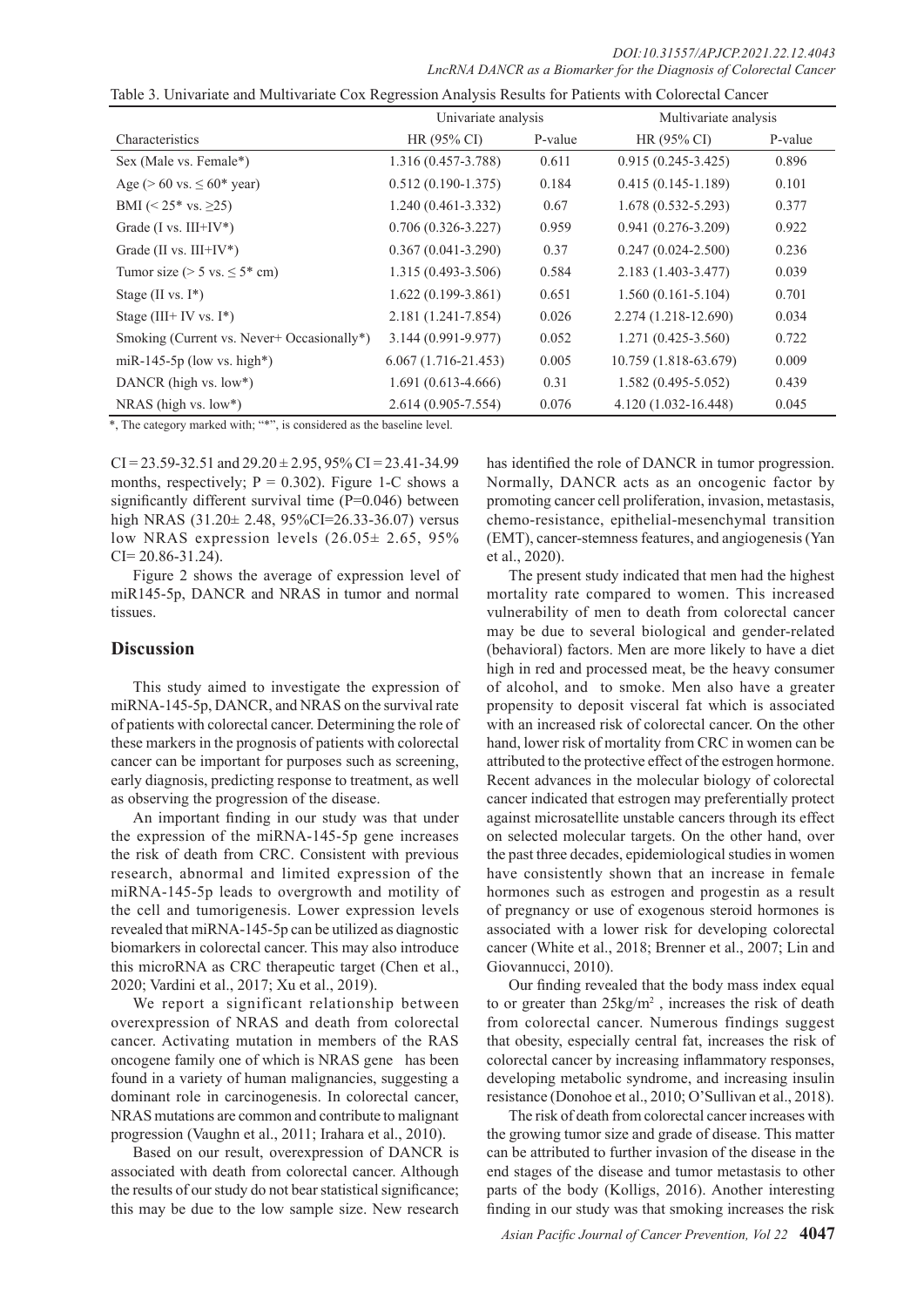#### *Fatemeh Bahreini et al*

of death from colorectal cancer. Numerous studies in North America show that 15-20% of colorectal cancers can be attributed to smoking. A possible explanation is that smoking could cause intestinal polyps and more aggressive tumors. Although the direct association between smoking and death from colorectal cancer could be due to different behavioral correlates of smoking, i.e., the tendency for smokers to delay seeking medical care (Alikhani et al., 2009; Botteri et al., 2008). Of course, the limitations of this study should not be overlooked. First, the limitation was the small sample size, which we have tried to discuss cautiously. Second, we merged some categories of independent variables and then analyzed them due to the low-frequency of samples in some categories (e.g., grade and stage of the disease).

In conclusion, our findings demonstrated that the expression levels of NRAS and DANCR in the patients with colorectal cancer were higher than that of the control group. On the other hand, miRNA-145-5p expression was lower in cases than in the control group. These expression levels revealed that miRNA-145-5p and NRAS can be utilized as diagnostic biomarkers in colorectal cancer. This may also introduce the microRNA as colorectal cancer therapeutic targets.

#### *Abbreviations*

CRC, Colorectal Cancer; miRNAs, MicroRNAs; LncRNAs, Long noncoding RNAs; DANCR, Differentiation Antagonizing Non-Protein Coding RNA; CI, confidence interval; HR, Hazard ratio.

# **Author Contribution Statement**

Fatemeh Baahreini: Conceptualization, Methodology, Software, Formal analysis, Writing-original draft, Writing-review & editing. Masoud Saeidijam: Writing-review & editing. Saeid Afshar: Software, Formal analysis Writing-review & editing. Zahra Mousivand: Software, Formal analysis, Review. Rezvan Najafi: Conceptualization, Review & editing.

# **Acknowledgments**

This study was supported by Vic-chancellor for Research and Technology of Hamadan University of Medical Sciences (No. 9705162891).

# *Ethical Approval*

Ethical issues (Including plagiarism, informed consent, misconduct, data fabrication and/or falsification, double publication and/or submission, redundancy, etc.) have been completely observed by the authors. The ethical protocol of this study was approved by the Ethics Committee of Hamadan University of Medical Sciences. (Ethical code: IR.UMSHA.REC.1397.310).

#### *Availability of data*

Data can be obtained from the corresponding author, Dr. Fatemeh Bahreini, Assistant Professor, Department of Molecular Medicine & Genetics, Hamadan University of Medical Sciences, Hamadan, Iran. e-mail address: f.bahreini2824@gmail.com

#### *Conflict of interest*

The authors declared no potential conflicts of interest.

# **References**

- Aguiar Junior S, Oliveira M, Silva D, et al ( 2020). Survival of patients with colorectal cancer in a cancer center. *Arq Gastroenterol*, **57**, 172-7.
- Alikhani S, Delavari A, Alaedini F, et al (2009). A provincebased surveillance system for the risk factors of noncommunicable diseases: A prototype for integration of risk factor surveillance into primary healthcare systems of developing countries. *Public Health*, **123**, 358-64.
- Botteri E, Iodice S, Bagnardi V, et al (2008). Smoking and colorectal cancer: a meta-analysis. *JAMA*, **300**, 2765-78.
- Brenner H, Hoffmeister M, Arndt V, et al (2007). Gender differences in colorectal cancer: implications for age at initiation of screening. *Br J Cancer*, **96**, 828-31.
- Chen Q, Zhou L, Ye X, et al (2020). miR-145-5p suppresses proliferation, metastasis and EMT of colorectal cancer by targeting CDCA3. *Pathol Res Pract*, **216**, 152872.
- Cheng V, Wong S, Chuang V, et al (2020). The role of community-wide wearing of face mask for control of coronavirus disease 2019 (COVID-19) epidemic due to SARS-CoV-2. *J Infect*, **81**, 107-14.
- Donohoe C, Pidgeon G, Lysaght J, et al (2010). Obesity and gastrointestinal cancer. *Br J Surg*, **97**, 628-42.
- GBD Colorectal Cancer Collabrators (2019). The global, regional, and national burden of colorectal cancer and its attributable risk factors in 195 countries and territories, 1990- 2017: a systematic analysis for the Global Burden of Disease Study 2017. *Lancet Gastroenterol Hepatol*, **4**, 913-933.
- Irahara N, Baba Y, Nosho K, et al (2010). NRAS mutations are rare in colorectal cancer. *Diagn Mol Pathol Am J Surg Pathol Part B*, **19**, 157.
- Kolligs FT (2016). Diagnostics and epidemiology of colorectal cancer. *Visceral Med*, **32**, 158-64.
- Lee CH, Chang SC, Tung HY, et al (2018). The risk factors affecting survival in colorectal cancer in Taiwan. *Iran J Public Health*, **47**, 519-30.
- Lin JH, Giovannucci E (2010). Sex hormones and colorectal cancer: what have we learned so far? Oxford University Press.
- Maajani K, Khodadost M, Fattahi A, et al (2019). Survival rate of colorectal cancer in Iran: a systematic reviewe and metaanalysis. *Asian Pac J Cancer Prev*, **20**, 13-21.
- Osullivan J, Lysaght J, Donohoe CL, et al (2018). Obesity and gastrointestinal cancer: the interrelationship of adipose and tumour microenvironments. *Nat Rev Gastroenterol Hepatol*, **15**, 699-714.
- Rawla P, Sunkara T, Barsouk A (2019). Epidemiology of colorectal cancer: incidence, mortality, survival, and risk factors. *Gastroenterology*, **13**, 89-103.
- Taheri Soodejani M, Mirzaei H, Mahmoodi Manesh M, et al (2019). Incidence of colorectal cancer and adenomatous polyps after a two-step screening in Isfahan Province, Iran in 2018. *J Gastrointestinal Cancer*, **51**, 850-4.
- Vardini S, Baradaran B, Golestania-Eimani B (2017). Evaluation of miR-143 and miR-145 expression in tumors and tumor margins in patients with colorectal cancer. *J Isfahan Med Sch*, **35**, 1504-8.